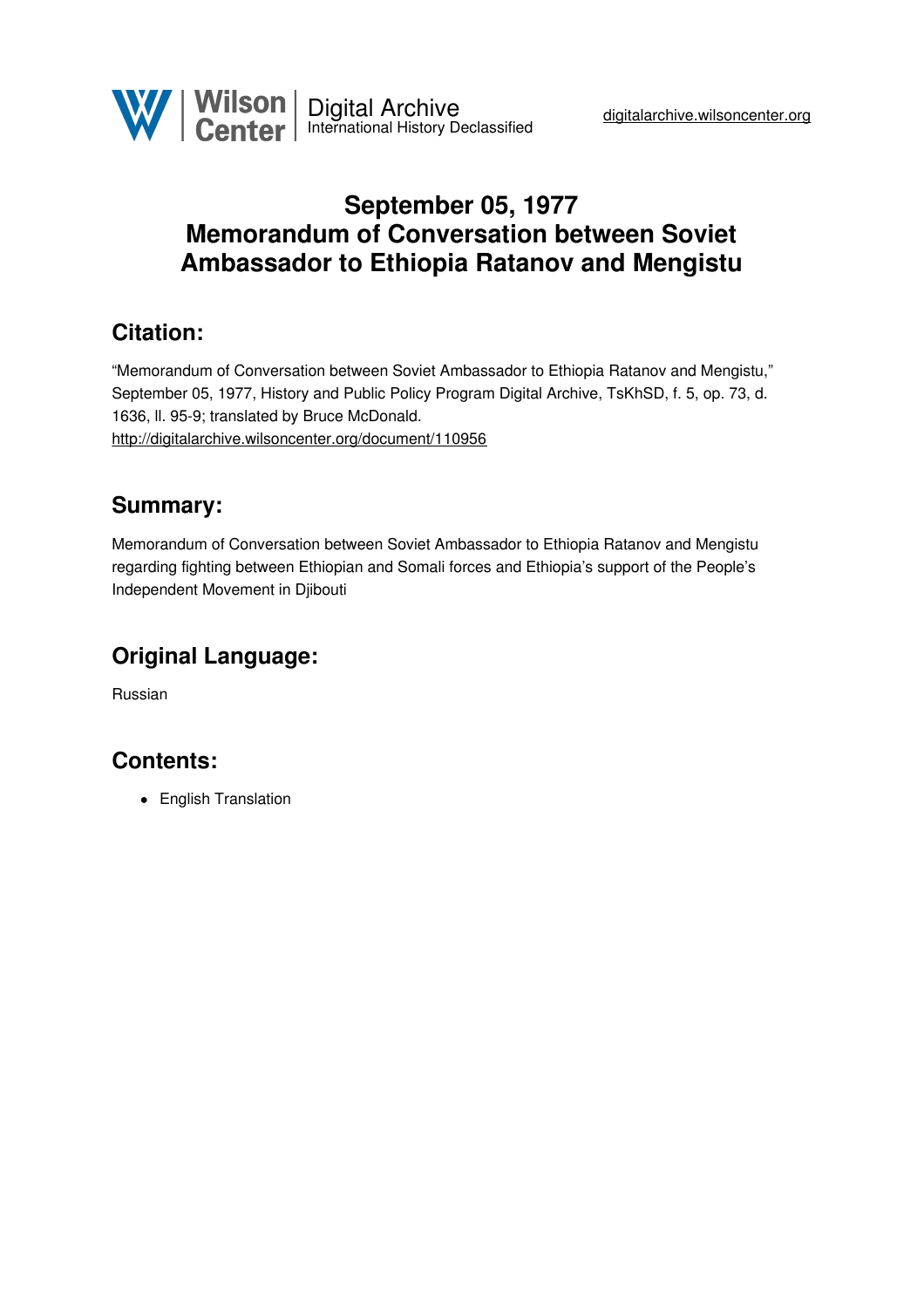Memorandum of Conversation between Soviet Ambassador to Ethiopia Ratanov and Mengistu, 5 September 1977

From diary of SECRET A. P. Ratanov Copy No. 2 6 September 1977

MEMORANDUM OF CONVERSATION with Chairman of PMAC of Ethiopia HAILE MARIAMOM MENGISTU

5 September 1977

I received a visit from Haile Mariam Mengistu (Berhanu Bayeh, a member of the Permanent Committee of the PMAC, took part in the discussion) and, pursuant to instructions, informed him about the results of the visit of President Siad Barre of the SDR to Moscow.

1. Having listened, Mengistu asked to convey his appreciation to the Soviet leadership, and personally to Comrade L. I. Brezhnev, for the correct line followed in discussions with Siad Barre, and for the comprehensive assistance rendered to Ethiopia. In this connection, Mengistu noted that at the present time, especially in regard to Soviet supplies of trailers for the transport of tanks, the balance of forces between Ethiopia and Somali was beginning to move in favor of Ethiopia.

Assessing the demarche of Siad Barre as a political maneuver (departing for Moscow, Siad Barre issued an order for an attack on Jijiga), Mengistu announced that an essential condition for Ethiopian-Somali negotiations would be the complete withdrawal of Somali forces from Ethiopian territory. Siad Barre is now attempting to lead astray not only the Soviet Union, but also the PDRY, the intermediation of which he had only recently requested, as well as Madagascar. However, said Mengistu, although the Soviet comrades and comrades from PDRY are taking a principled line in the Somali-Ethiopian conflict, friends in the Republic of Madagascar do not understand everything in the conflict and are inclined to believe the demagogic pronouncements of Siad Barre.

2. Mengistu, who returned on 4 September from Jijiga, told about the battle outside that population center ("the most powerful tank forces in Africa"). On Somalia's side, four motorized mechanical brigades (5, 8, 9 and 10) took part in the fighting. After the Somali attack on Jijiga, which was repelled, Ethiopian forces counter-attacked and repelled the Somalis, completely destroying one tank battalion. The fighting in that region is continuing. It is possible, Mengistu noted in this connection, that Siad Barre counted on a victory outside of Jijiga for the purpose of forcing the Ethiopians into negotiations from a position of strength, and in the event of a defeat, to "demonstrate good will in the eyes of the Soviet Union."

3. Responding to a question from the Soviet Ambassador (a "good question"), Mengistu stated that up until recently the government of the Republic of Djibouti had taken an unfriendly position toward Ethiopia in respect to the Somali-Ethiopian conflict, by prohibiting the landing of Ethiopian aircraft in Djibouti, rendering medical assistance to wounded Somali soldiers, and so forth. Now, however, that the Republic of Djibouti is suffering a serious economic crisis as a result of Somali aggression and, in particular, now that Somali saboteurs stopped the Addis Ababa-Djibouti railroad from operating, its government has expressed a readiness to enter into a trade relationship with Ethiopia. Mengistu is certain that this positive development in the policy of the Government of the Republic of Djibouti will gain strength.

In Djibouti, Mengistu continued, at the present time there are three groups of political forces: (1) the party of the People's Independence Movement (Marxist-Leninist), advocating independence and creation of a progressive government; (2) the party of the National Union for Independence, advocating nationalist positions for independence; and (3) the right-wing party of the African People's League, advocating, in the final analysis, if not annexation to Somalia, then at least the